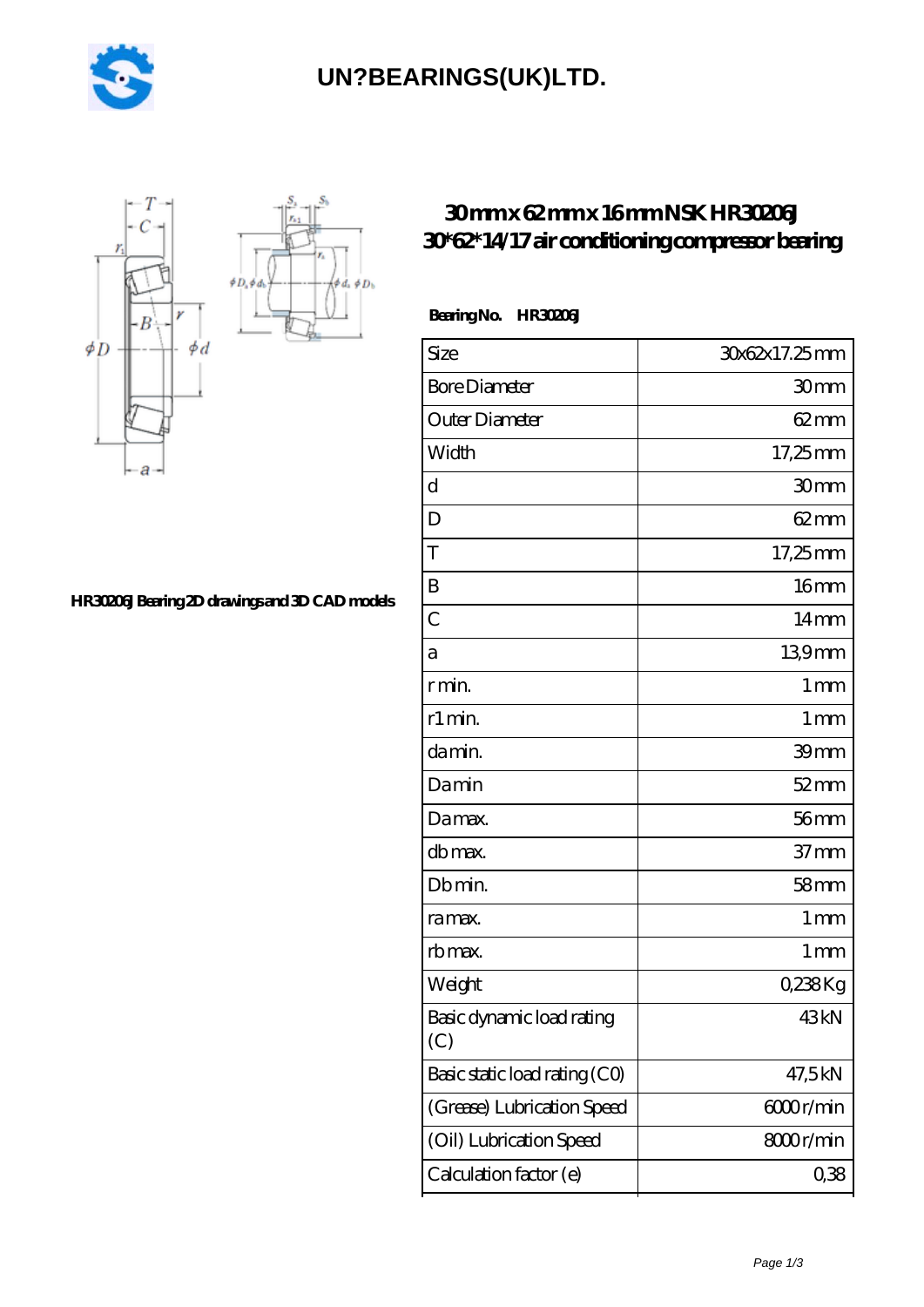

## UN?BEARINGS(UK)LTD.

| Calculation factor (YO) | 0,88            |
|-------------------------|-----------------|
| LangID                  | 1               |
| outer r                 | 1               |
| $D_{-}$                 | 62              |
| TC-BET22                | $\overline{0}$  |
| TC-BET21                | 4               |
| TC-BET23                | Ο               |
| inner r                 | 1               |
| mass                    | 0.238           |
| GRS rpm                 | 6000            |
| $D_b$                   | 58              |
| Cr                      | 4400            |
| TC-RA                   | 116082          |
| DE                      | 5349            |
| T-ALP23                 | $20\,$          |
| db                      | 37              |
| T-ALP22                 | 4               |
| Prod_Type3              | TRBSR_MD_A      |
| da                      | 39              |
| <b>T-ALP21</b>          | 28              |
| Iso                     | 3D <sub>B</sub> |
| ALPHA_                  | 14036           |
| SDM_                    | 45.995          |
| <b>SBRG</b>             | $\mathbf{z}$    |
| $D_2$ a $2$             | 52              |
| hidYobi                 | HR30206J        |
| Y1                      | 1.6             |
| $D_a1$                  | 56              |
| $B_{-}$                 | 16              |
| hidTable                | ecat_NSTPRM     |
| Oil rpm                 | 8000            |
| CQ                      | 4850            |
|                         |                 |